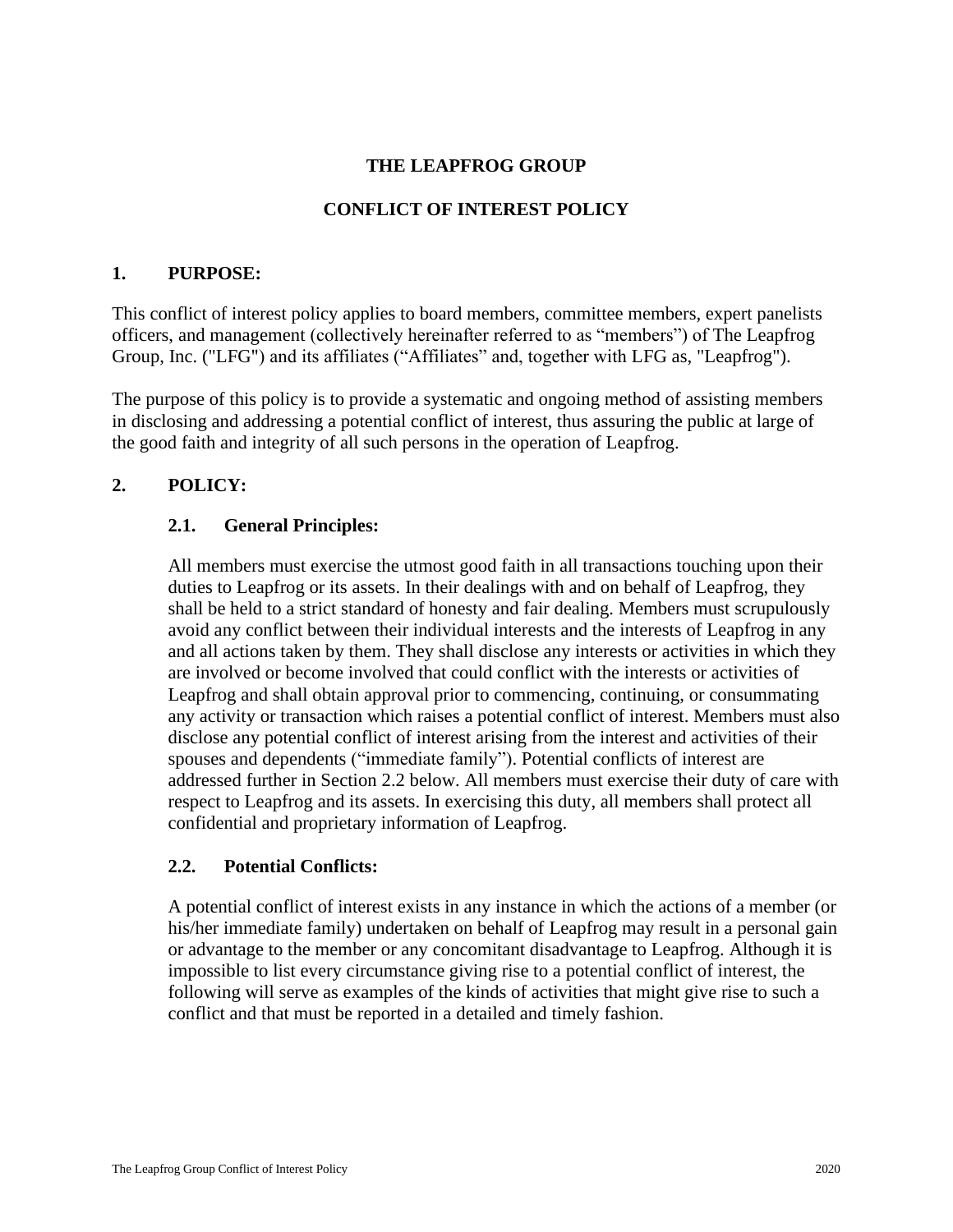#### **2.2.1. Financial Interests:**

To have, directly or indirectly:

- (a) An ownership or investment interest in any entity with which Leapfrog has a transaction or arrangement; or
- (b) A compensation arrangement with Leapfrog, or with any entity or individual with which Leapfrog has a transaction or arrangement; or
- (c) A potential ownership or investment interest in, or compensation arrangement with any entity or individual with which Leapfrog is negotiating a transaction or arrangement.

#### **2.2.2. Business Affiliations:**

To serve as a director, trustee, owner, officer, partner, employee, consultant, agent or advisor of any person, firm, or organization which is a supplier of goods or services to Leapfrog.

## **2.2.3. Governmental Affiliations:**

To hold any elected or appointive office or position in any branch of government or in any regulatory agency having authority or jurisdiction over Leapfrog.

## **2.2.4. Other Business Affiliations:**

To serve as a director, trustee, owner, officer, partner, employee, consultant, agent, or advisor of any organization whose purpose or mission is focused on improving the quality of health care or providing or insuring the provision of health care services, supplies or devices which is or is not affiliated with Leapfrog.

## **2.2.5. Other Outside Activities:**

To compete, directly or indirectly, with Leapfrog in the purchase or sale of property or any property right, interest or service.

## **2.2.6. Gifts, Gratuities and Entertainment:**

To accept a gift, gratuity, entertainment or other material benefit from any person or concern that does, or is seeking to do, business with, or is a competitor of, Leapfrog under circumstances from which it might be inferred that such a gift, entertainment or other material benefit was intended to influence or possibly would influence the recipient in the performance of his/her duties.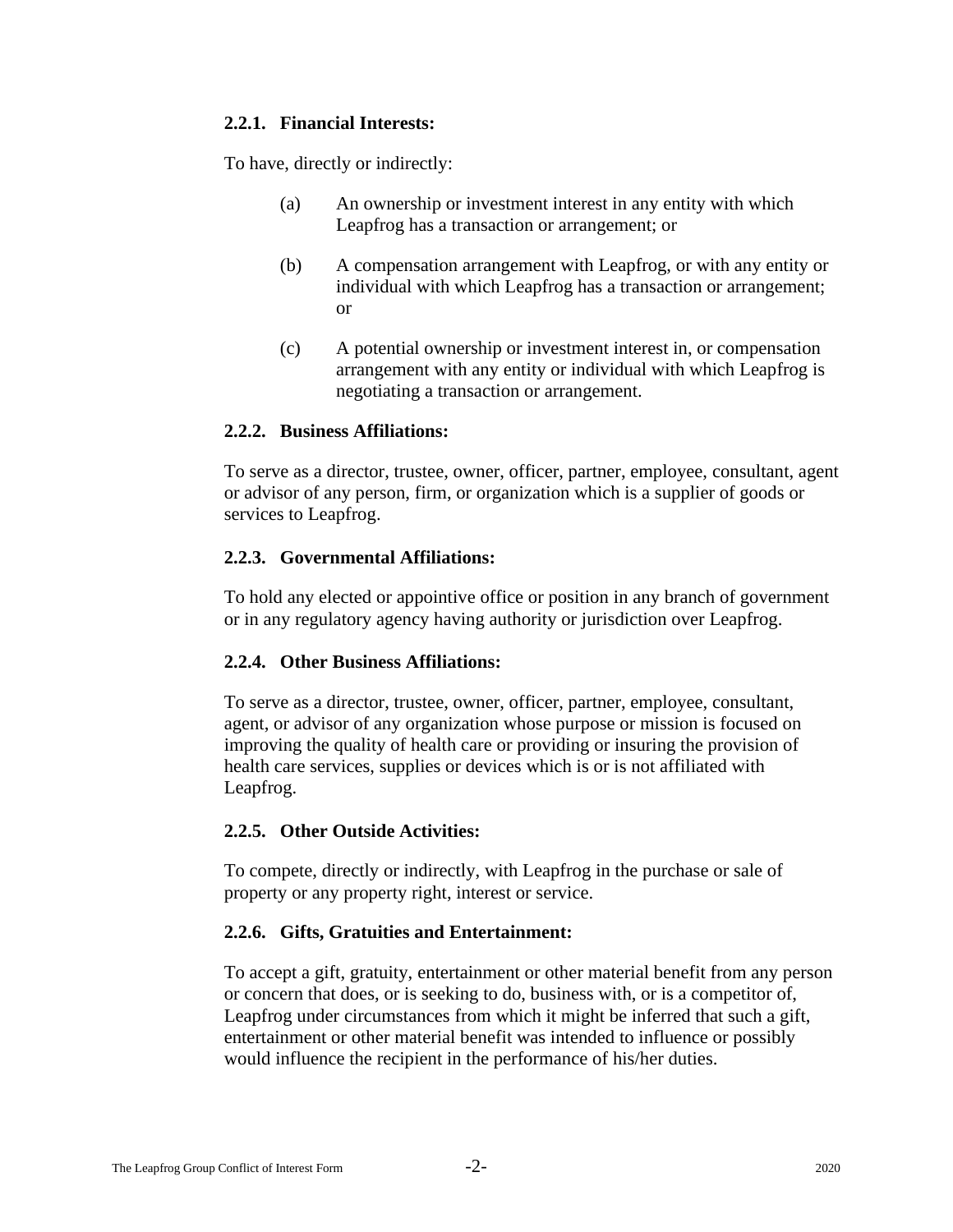## **3. COMPENSATION:**

**3.1.** A voting member of a board or of a committee whose jurisdiction includes compensation matters, who receives compensation, directly or indirectly, from Leapfrog for services is precluded from voting on matters pertaining to that member's compensation.

# **4. PROCEDURES:**

- **4.1.** As soon as any potential conflict of interest described above or any situation as to which a member may be in doubt, comes to the attention of a member, full disclosure must be made so as to permit a determination of whether a real or potential conflict of interest exists; however, the member whose interest may present a conflict shall not participate in any decision with respect to whether a real or potential conflict of interest exists.
- **4.2.** After disclosure of the financial interest and all material facts, and after any discussion with the interested person, the member shall leave the board or committee meeting while the determination of a conflict of interest is discussed and voted upon. The remaining board or committee members shall decide if a conflict of interest exists.
- **4.3.** If a conflict or potential conflict is deemed to exist, the member must remove himself or herself from the room during any discussion of the matter, refrain from participating in discussion and voting upon or other decision making in regard to the matter, avoid using his or her personal influence, avoid making an administrative decision on the matter, and, in the case of a trustee, must not be counted in determining the quorum for action on the matter, even where permitted by the by-laws of Leapfrog.
- **4.4.** The board or committee shall determine whether Leapfrog can obtain a more advantageous transaction or arrangement with reasonable efforts from a person or entity that would not give rise to a conflict of interest. The chairperson of the board or committee may appoint a disinterested person or committee to investigate alternatives to the proposed transaction or arrangement.
- **4.5.** If a more advantageous transaction or arrangement is not reasonably attainable under circumstances that would not give rise to a conflict of interest, the board or committee shall determine by a majority vote of the disinterested directors whether the transaction or arrangement is in Leapfrog's best interest and for its own benefit and whether the transaction is fair and reasonable to Leapfrog and shall make its decision as to whether to enter into the transaction or arrangement in conformity with such determination.

# **5. VIOLATIONS:**

**5.1.** If a board or committee has reasonable cause to believe that a member has failed to disclose actual or potential conflicts of interest, it shall inform the member of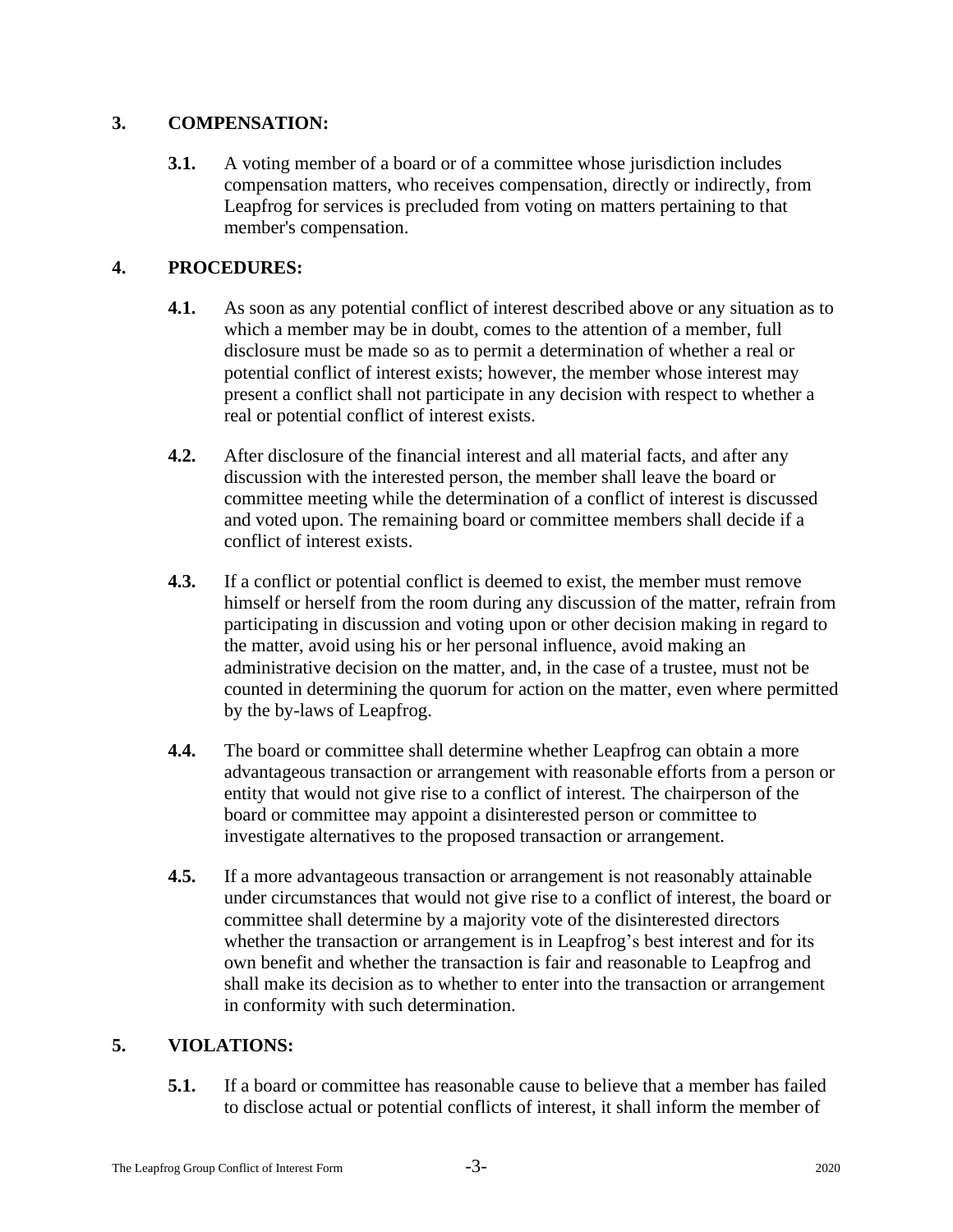the basis for such belief and afford the member an opportunity to explain the alleged failure to disclose.

**5.2.** If, after hearing the response of the member and making such further investigation as may be warranted in the circumstances, the board or committee determines that the member has in fact failed to disclose an actual or potential conflict of interest, it shall take appropriate disciplinary and corrective action.

#### **6. RECORDS OF PROCEEDINGS:**

The minutes of a board and a committee shall contain:

- **6.1.** The names of the persons who disclosed or otherwise were found to have an actual or potential conflict of interest, the nature of the actual or potential conflict, any action taken to determine whether a conflict of interest was present, and the board's or committee's decision as to whether a conflict of interest in fact existed.
- **6.2.** The names of the persons who were present for discussions and votes relating to the transaction or arrangement, the content of the discussion, including any alternatives to the proposed transaction or arrangement, and a record of any votes taken in connection therewith.

## **7. ANNUAL STATEMENTS:**

- **7.1.** Each board member, committee member, officer, and senior executive shall annually sign a statement which affirms that such person: (a) has received a copy of the Conflict of Interest Policy; (b) has read and understands the Conflict of Interest Policy; and (c) has agreed to comply with the Conflict of Interest Policy.
- **7.2.** In addition to making ongoing disclosures of potential conflicts of interest, members must make all potential conflicts of interest a matter of record through an annual procedure as follows:
	- **7.2.1.** The Chair of LFG or his/her designee shall advise members of the conflict of interest policy in writing and request that each individual complete and submit to the Chair or his/her designee prior to the beginning of each calendar year, a conflict of interest questionnaire, substantially in the form of Appendix 1 to this Policy.
	- **7.2.2.** Each new member shall be advised of the policy prior to selection as a member, and shall be required to file within thirty (30) days thereafter the conflict of interest questionnaire in the form of Appendix 1 to this Policy.
	- **7.2.3.** The Chair of LFG or his/her designee shall review all conflict of interest questionnaires. It is understood that these conflict of interest questionnaires will be used only to the extent necessary for the administration and verification of the Conflict of Interest Policy and will be kept confidential to the extent allowed by law.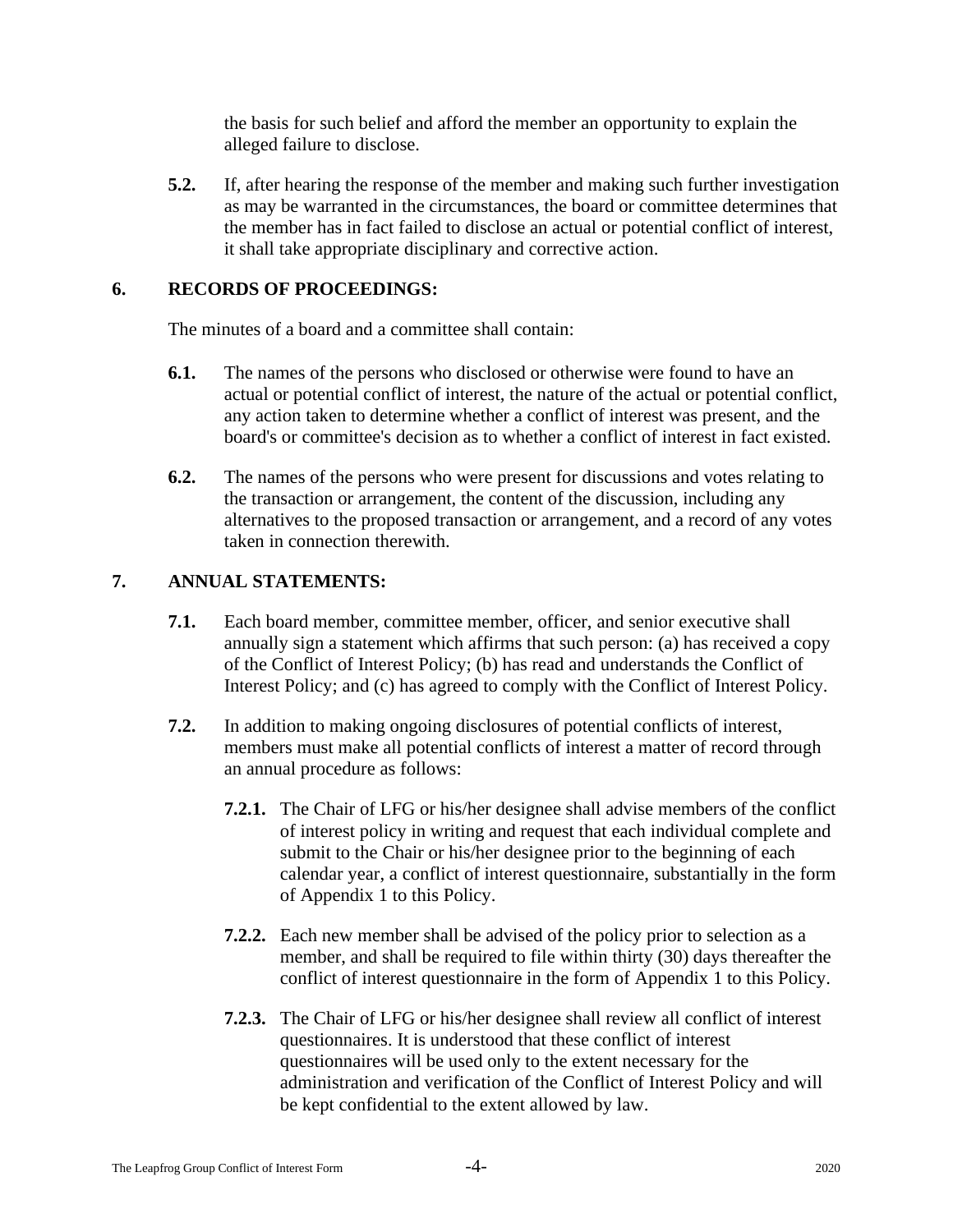- **7.2.4.** At least annually, the Chair of LFG or his/her designee shall disclose to the Board of Trustees of LFG, the results of the conflict of interest questionnaires. These results (including the underlying conflict of interest questionnaires) shall also be available for inspection by any board member upon request.
- **7.3.** The Chair of LFG shall determine who is a manager for the purpose of making an annual statement and completing a conflict of interest questionnaire.

#### **8. PERIODIC REVIEWS:**

To ensure that Leapfrog operates in a manner consistent with its charitable purposes and that it does not engage in activities that could jeopardize its status as an organization exempt from federal income tax, periodic reviews shall be conducted. In conducting periodic reviews, Leapfrog may, but need not, use outside advisors. If outside experts are used, their use shall not relieve the board of its responsibility for ensuring that periodic reviews are conducted. The periodic reviews shall, at a minimum, include the following subjects:

- **8.1.** Whether compensation arrangements and benefits are reasonable and are the result of arm's-length bargaining; and
- **8.2.** Whether partnership and joint venture arrangements further Leapfrog's charitable purposes.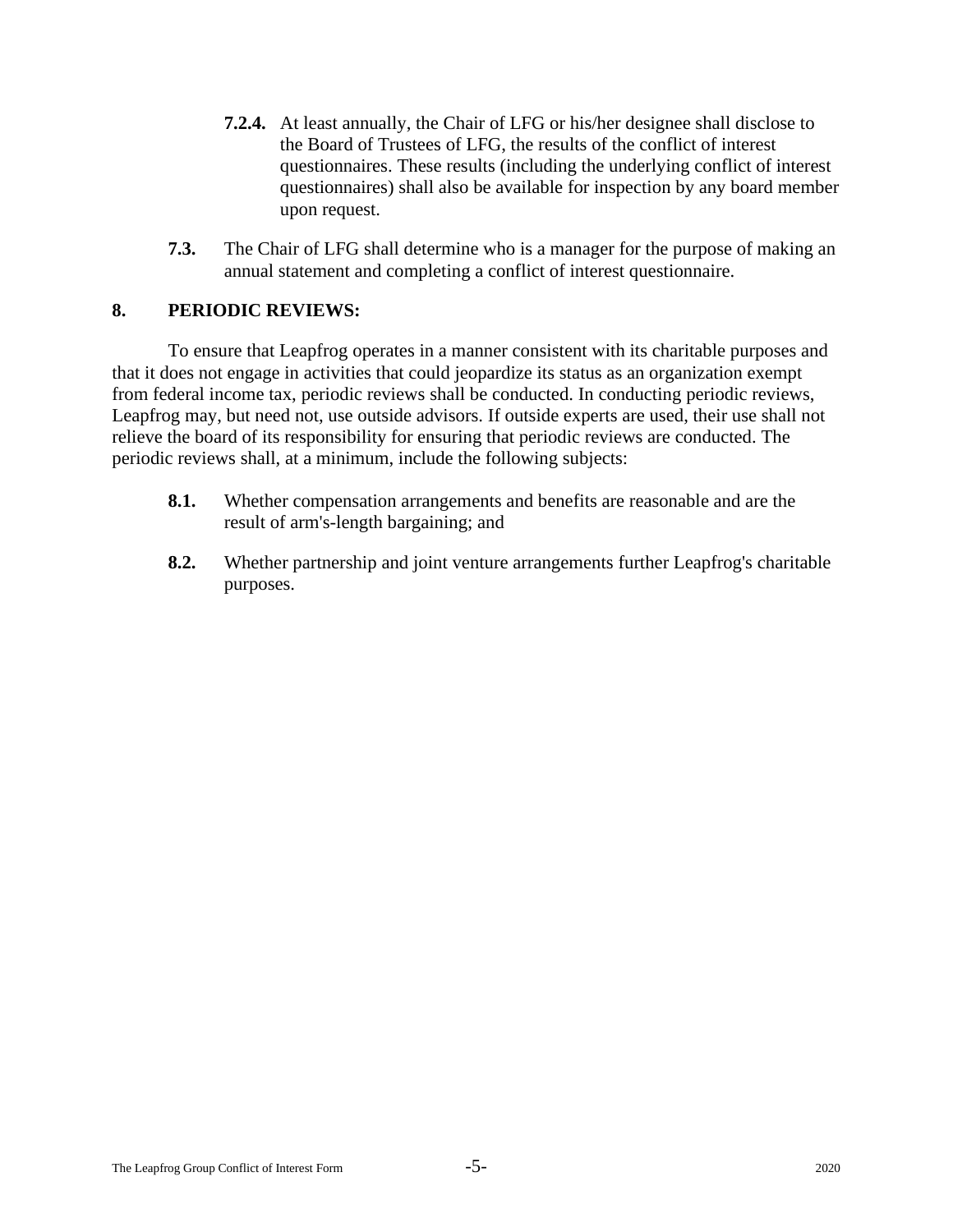# **Appendix 1**

## CONFLICT OF INTEREST QUESTIONNAIRE

(Return to Chair of The Leapfrog Group, Inc.)

Pursuant to the Conflict of Interest Policy of The Leapfrog Group, Inc. and its Affiliates ("Leapfrog") requiring disclosure of certain interests, a copy of which has been furnished to me, and consistent with the purpose and intentions of this policy, I hereby state that I or members of my immediate family (spouse and dependents) have the following affiliations or interests and have taken part in or are now taking part in the following transactions that, considered in conjunction with my position with or relation to Leapfrog, might possibly constitute a conflict of interest (state "none" where applicable). References are provided to the relevant section of the Conflict of Interest Policy:

1. Financial Interests (Section 2.2.1):

Please list below any of the following direct or indirect financial interests that you or any member of your immediate family may have:

- (a) An ownership or investment interest in any entity with which Leapfrog has a transaction or arrangement;
- (b) A compensation arrangement with Leapfrog, or with any entity or individual with which Leapfrog has a transaction or arrangement; or
- (c) A potential ownership or investment interest in, or compensation arrangement with any entity or individual with which Leapfrog is negotiating a transaction or arrangement.

Please include the approximate value of the financial interest in each case. If none, so state.

\_\_\_\_\_\_\_\_\_\_\_\_\_\_\_\_\_\_\_\_\_\_\_\_\_\_\_\_\_\_\_\_\_\_\_\_\_\_\_\_\_\_\_\_\_\_\_\_\_\_\_\_\_\_\_\_\_\_\_\_\_\_\_\_\_

\_\_\_\_\_\_\_\_\_\_\_\_\_\_\_\_\_\_\_\_\_\_\_\_\_\_\_\_\_\_\_\_\_\_\_\_\_\_\_\_\_\_\_\_\_\_\_\_\_\_\_\_\_\_\_\_\_\_\_\_\_\_\_\_\_

\_\_\_\_\_\_\_\_\_\_\_\_\_\_\_\_\_\_\_\_\_\_\_\_\_\_\_\_\_\_\_\_\_\_\_\_\_\_\_\_\_\_\_\_\_\_\_\_\_\_\_\_\_\_\_\_\_\_\_\_\_\_\_\_\_

## 2. Business Affiliations (Section 2.2.2):

Please list below any affiliations you or any member of your immediate family have as a director, trustee, officer, partner, employee, consultant, agent, or advisor of any person, firm or organization which to the best of your information and belief is a supplier of goods or services to Leapfrog and briefly describe the type of goods or services so supplied. Please include a statement to the best of your information and belief as to the dollar amount received from Leapfrog by such person, firm, or organization during the prior calendar year. If none, so state: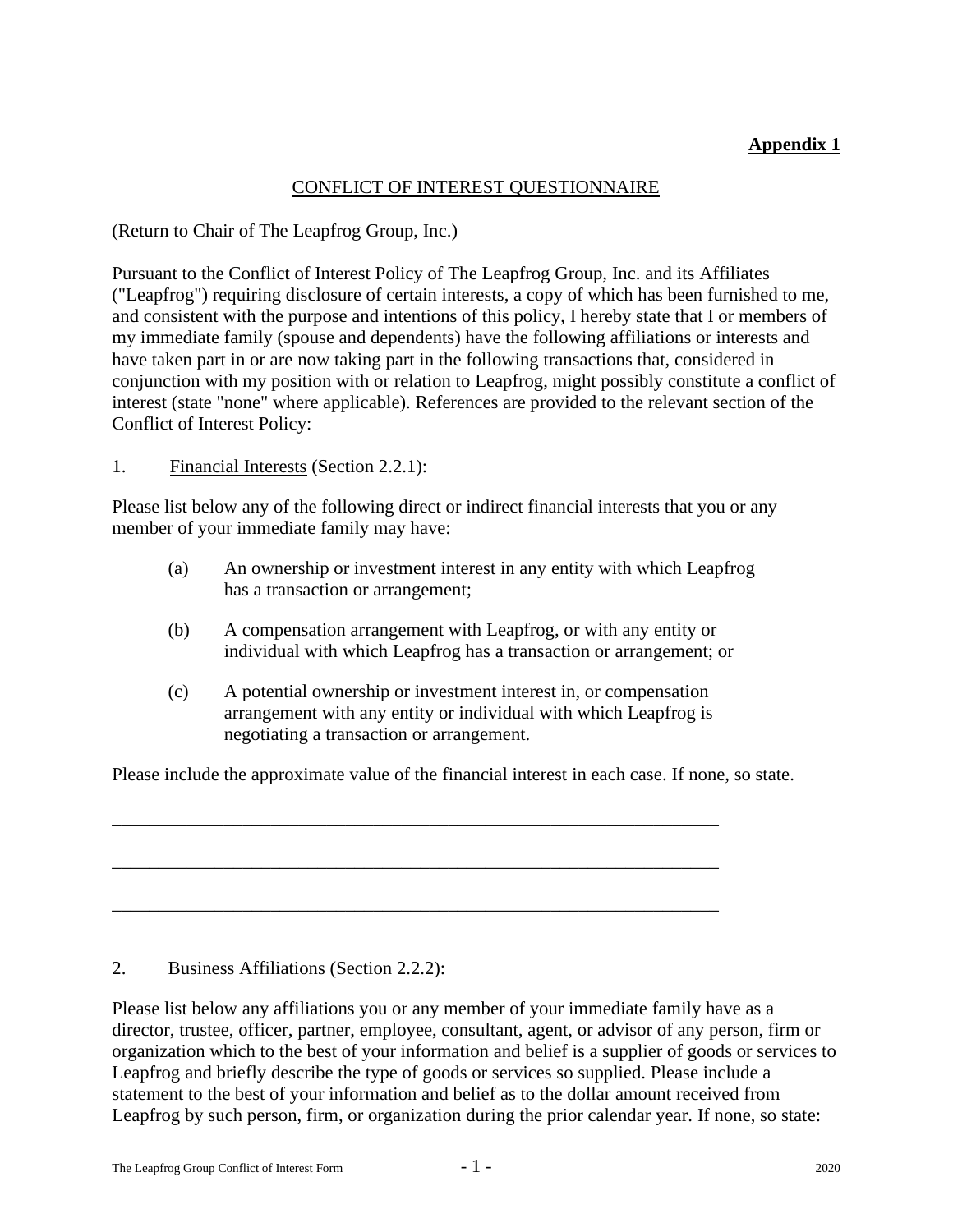3. Governmental Affiliations (Section 2.2.3):

Please list below any elected or appointive office or position you or any member of your immediate family hold in any branch of government or in any regulatory agency having authority or jurisdiction over Leapfrog. If none, so state:

\_\_\_\_\_\_\_\_\_\_\_\_\_\_\_\_\_\_\_\_\_\_\_\_\_\_\_\_\_\_\_\_\_\_\_\_\_\_\_\_\_\_\_\_\_\_\_\_\_\_\_\_\_\_\_\_\_\_\_\_\_\_\_\_\_

\_\_\_\_\_\_\_\_\_\_\_\_\_\_\_\_\_\_\_\_\_\_\_\_\_\_\_\_\_\_\_\_\_\_\_\_\_\_\_\_\_\_\_\_\_\_\_\_\_\_\_\_\_\_\_\_\_\_\_\_\_\_\_\_\_

\_\_\_\_\_\_\_\_\_\_\_\_\_\_\_\_\_\_\_\_\_\_\_\_\_\_\_\_\_\_\_\_\_\_\_\_\_\_\_\_\_\_\_\_\_\_\_\_\_\_\_\_\_\_\_\_\_\_\_\_\_\_\_\_\_

\_\_\_\_\_\_\_\_\_\_\_\_\_\_\_\_\_\_\_\_\_\_\_\_\_\_\_\_\_\_\_\_\_\_\_\_\_\_\_\_\_\_\_\_\_\_\_\_\_\_\_\_\_\_\_\_\_\_\_\_\_\_\_\_\_

\_\_\_\_\_\_\_\_\_\_\_\_\_\_\_\_\_\_\_\_\_\_\_\_\_\_\_\_\_\_\_\_\_\_\_\_\_\_\_\_\_\_\_\_\_\_\_\_\_\_\_\_\_\_\_\_\_\_\_\_\_\_\_\_\_

\_\_\_\_\_\_\_\_\_\_\_\_\_\_\_\_\_\_\_\_\_\_\_\_\_\_\_\_\_\_\_\_\_\_\_\_\_\_\_\_\_\_\_\_\_\_\_\_\_\_\_\_\_\_\_\_\_\_\_\_\_\_\_\_\_

\_\_\_\_\_\_\_\_\_\_\_\_\_\_\_\_\_\_\_\_\_\_\_\_\_\_\_\_\_\_\_\_\_\_\_\_\_\_\_\_\_\_\_\_\_\_\_\_\_\_\_\_\_\_\_\_\_\_\_\_\_\_\_\_\_

\_\_\_\_\_\_\_\_\_\_\_\_\_\_\_\_\_\_\_\_\_\_\_\_\_\_\_\_\_\_\_\_\_\_\_\_\_\_\_\_\_\_\_\_\_\_\_\_\_\_\_\_\_\_\_\_\_\_\_\_\_\_\_\_\_

\_\_\_\_\_\_\_\_\_\_\_\_\_\_\_\_\_\_\_\_\_\_\_\_\_\_\_\_\_\_\_\_\_\_\_\_\_\_\_\_\_\_\_\_\_\_\_\_\_\_\_\_\_\_\_\_\_\_\_\_\_\_\_\_\_

4. Other Health Care Business Affiliations (Section 2.2.4)

Please list below the name and address of any organization whose purpose or mission is focused on improving the quality of health care or providing or insuring the provision of health care services, supplies or devices, other than those affiliated with Leapfrog, which you or any member of your immediate family serve as a director, trustee, officer, partner, employee, consultant, agent or advisor and the capacity in which you serve. If none, so state:

5. Other Outside Activities (Section 2.2.5):

Please list below any other outside activities, of you or any member of your immediate family, that competes, directly or indirectly, with Leapfrog in the purchase or sale of property or any property right, interest or service. If none, so state:

\_\_\_\_\_\_\_\_\_\_\_\_\_\_\_\_\_\_\_\_\_\_\_\_\_\_\_\_\_\_\_\_\_\_\_\_\_\_\_\_\_\_\_\_\_\_\_\_\_\_\_\_\_\_\_\_\_\_\_\_\_\_\_\_\_

\_\_\_\_\_\_\_\_\_\_\_\_\_\_\_\_\_\_\_\_\_\_\_\_\_\_\_\_\_\_\_\_\_\_\_\_\_\_\_\_\_\_\_\_\_\_\_\_\_\_\_\_\_\_\_\_\_\_\_\_\_\_\_\_\_

\_\_\_\_\_\_\_\_\_\_\_\_\_\_\_\_\_\_\_\_\_\_\_\_\_\_\_\_\_\_\_\_\_\_\_\_\_\_\_\_\_\_\_\_\_\_\_\_\_\_\_\_\_\_\_\_\_\_\_\_\_\_\_\_\_